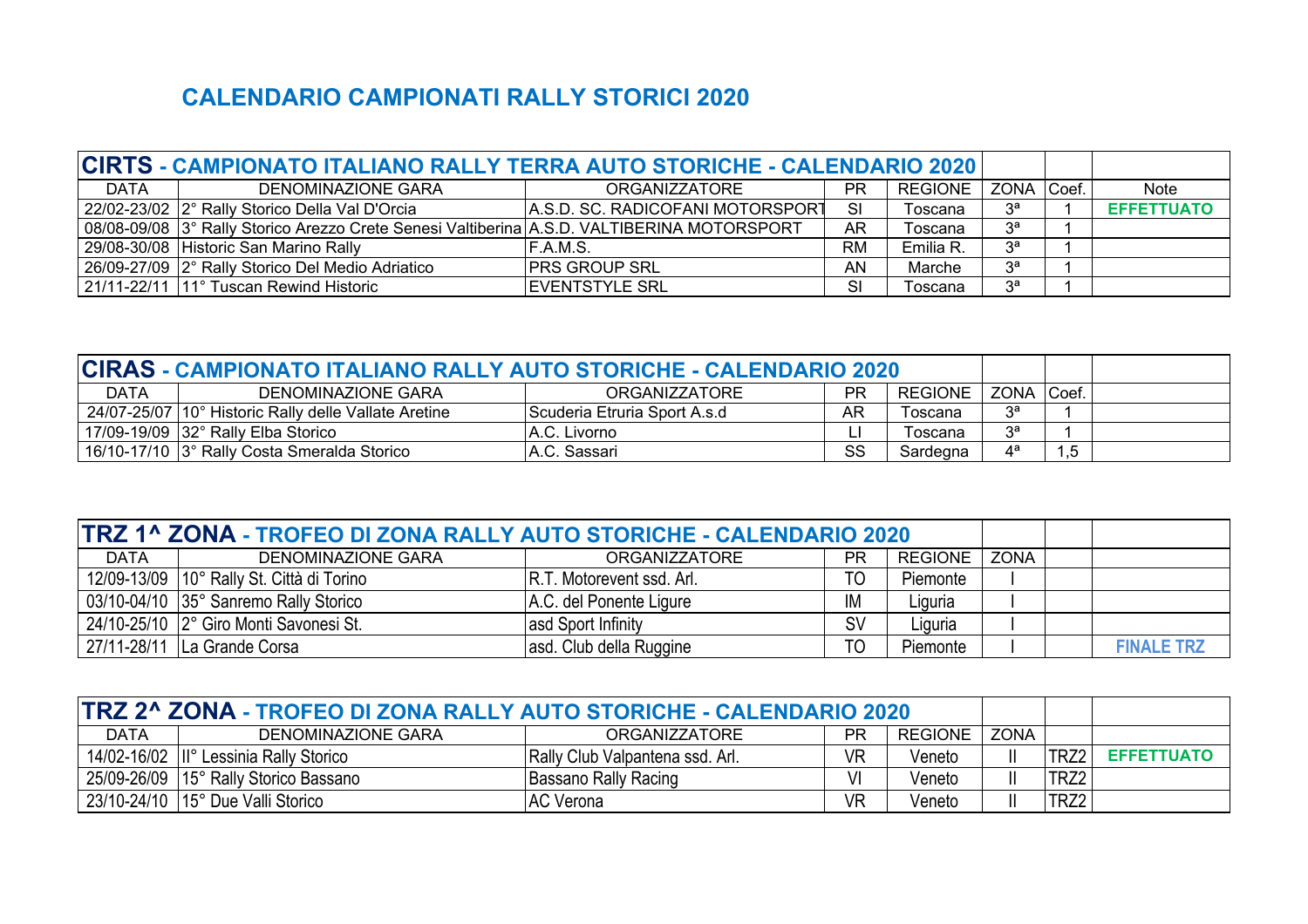| TRZ 3^ ZONA - TROFEO DI ZONA RALLY AUTO STORICHE - CALENDARIO 2020 |                                         |                               |    |                |                       |      |  |
|--------------------------------------------------------------------|-----------------------------------------|-------------------------------|----|----------------|-----------------------|------|--|
| <b>DATA</b>                                                        | DENOMINAZIONE GARA                      | <b>ORGANIZZATORE</b>          | ΡR | <b>REGIONE</b> | <b>ZONA</b>           |      |  |
|                                                                    | 18/07-19/07 $ 3^a$ Coppa Ville Lucchesi | AC Lucca                      | ⊥U | Toscana        | $\mathbf{III}$        | TRZ3 |  |
|                                                                    | 05/09-06/09 2° Coppa Città di Pistoia   | Pistoia Corse Sport Soc. Coop | PТ | Toscana        | $\mathbf{III}$        | TRZ3 |  |
|                                                                    | 24/10-25/10 5° Trofeo Maremma Storico   | Maremma Corse 2.0 asd.        | GR | Toscana        | $\parallel \parallel$ | TRZ3 |  |

| TRZ 4^ ZONA - TROFEO DI ZONA RALLY AUTO STORICHE - CALENDARIO 2020 |                                        |                           |    |                |                        |      |  |
|--------------------------------------------------------------------|----------------------------------------|---------------------------|----|----------------|------------------------|------|--|
| <b>DATA</b>                                                        | DENOMINAZIONE GARA                     | ORGANIZZATORE             | ΡR | <b>REGIONE</b> | <b>ZONA</b>            |      |  |
|                                                                    | 08/08-09/08 4° Tirreno Historic Rally  | <b>Top Competition</b>    | МE | Sicilia        | IV                     | TRZ4 |  |
| 12/09-13/09                                                        | Targa Florio Historic Rally            | AC Palermo                | PA | Sicilia        | $\mathsf{I}\mathsf{V}$ | TRZ4 |  |
|                                                                    | 26/09-27/09 4° Hist. Rally Valle Sosio | Comune di Chiusa Sclafani | PA | Sicilia        | IV                     | TRZ4 |  |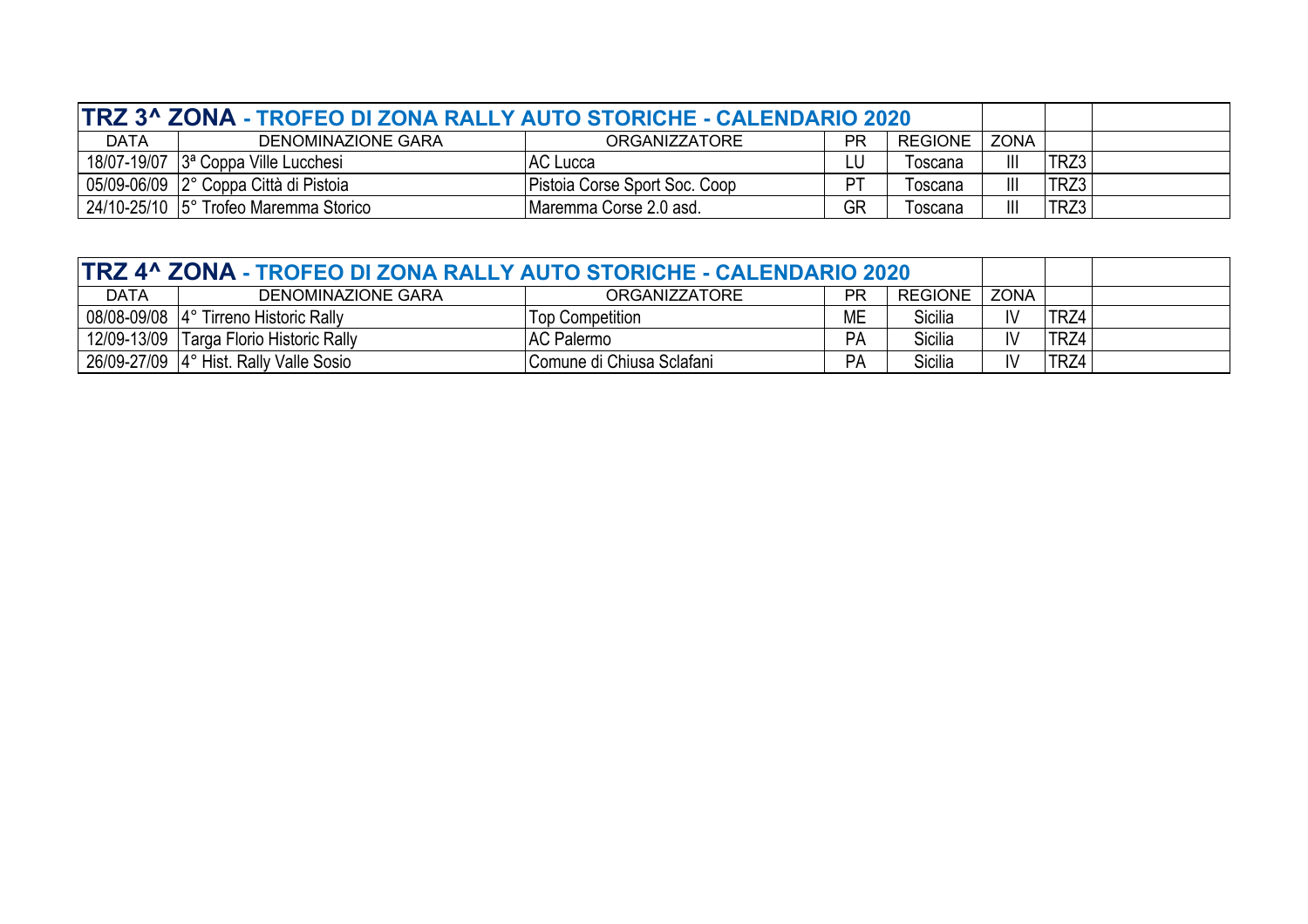## **CALENDARIO CAMPIONATO VELOCITA' IN CIRCUITO AUTO STORICHE - CIVCA 2020**

| 11/07 - 12/07     | GRUPPO PERONI RACE SRL        | GRUPPO PERONI RACE HISTORIC WEEKEND 5 - Imola             |
|-------------------|-------------------------------|-----------------------------------------------------------|
| $ 05/09 - 06/09 $ | GRUPPO PERONI RACE SRL        | <b>GRUPPO PERONI RACE HISTORIC WEEKEND 6 - Vallelunga</b> |
| $10/10 - 11/10$   | GRUPPO PERONI RACE SRL        | GRUPPO PERONI RACE HISTORIC WEEKEND 7 - Mugello           |
| $ 24/10 - 25/10 $ | <b>GRUPPO PERONI RACE SRL</b> | <b>GRUPPO PERONI RACE HISTORIC WEEKEND 8 - Imola</b>      |
| $ 21/11 - 22/11 $ | AMUB MAGIONE SPA              | 2 ORE STORICHE DI MAGIONE                                 |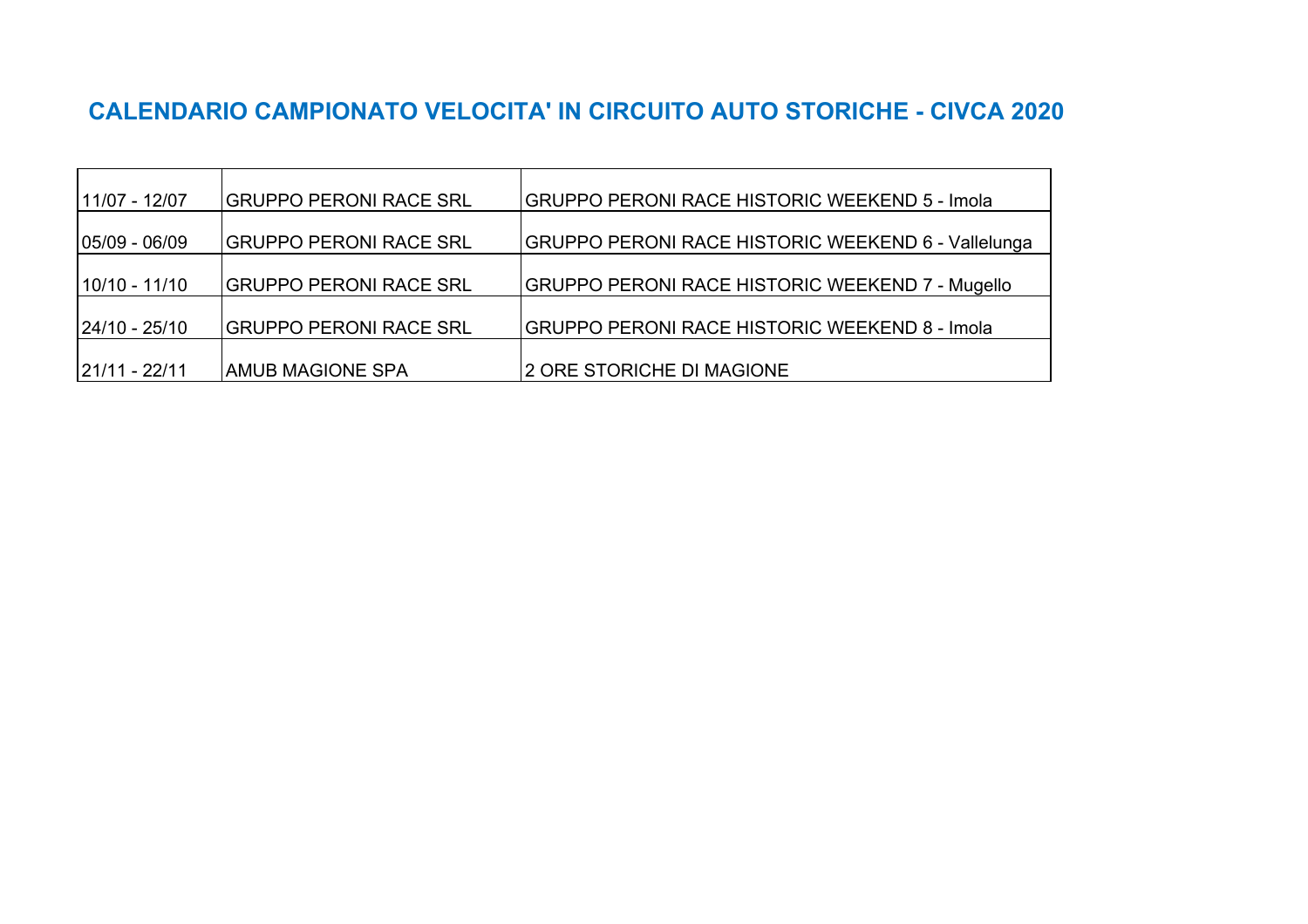# **CALENDARIO CAMPIONATO VELOCITA' IN SALITA AUTO STORICHE - CIVSA 2020**

| 11/09 - 13/09  | <b>SCUDERIA BOLOGNA S.C.</b>   | <b>BOLOGNA RATICOSA</b>        |
|----------------|--------------------------------|--------------------------------|
|                |                                |                                |
| 25/09 - 27/09  | <b>CHIANTI CUP RACING SRLS</b> | 41^ COPPA DEL CHIANTI CLASSICO |
| l09/10 - 11/10 | <b>PEG RACING SRLS</b>         | I3^ COPPA FARO-PESARO          |
| 17/10 - 18/10  | <b>AUTOMOBILE CLUB TRAPANI</b> | l5° SALITA STORICA MONTE ERICE |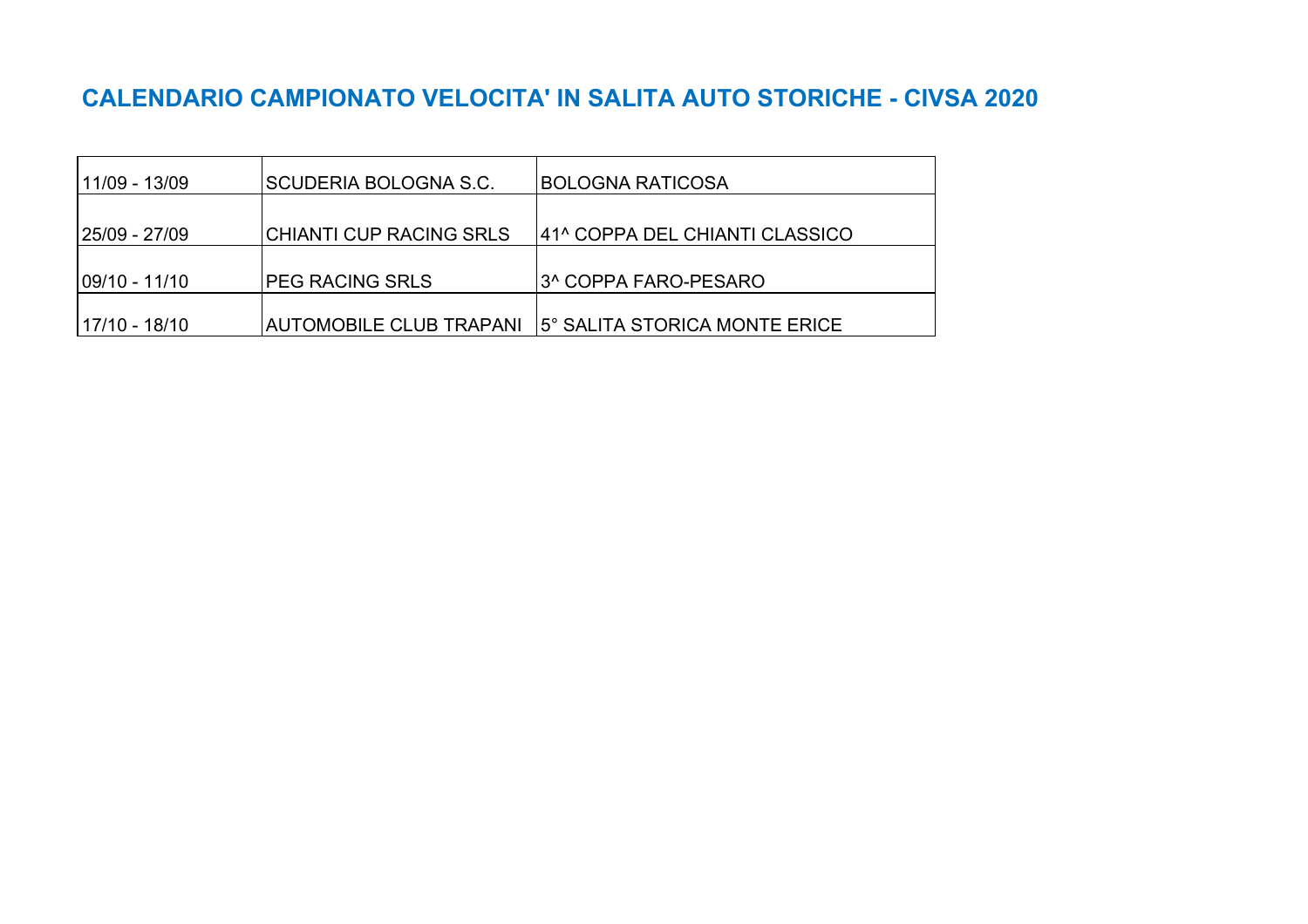## **CALENDARIO CAMPIONATO ITALIANO REGOLARITA' AUTO STORICHE - CIREAS 2020**

| 14/02 - 15/02     | ACI VERONA                      | COPPA GIULIETTA E ROMEO       | <b>EFFETTUATA</b> |
|-------------------|---------------------------------|-------------------------------|-------------------|
| 11/07 - 12/07     | SCUDERIA 35                     | CAMPAGNE E CASCINE            |                   |
| 01/08 - 02/08     | A.C. BOLOGNA                    | TARGA A.C. BOLOGNA            |                   |
| 12/09 - 13/09     | LUMEVENTI                       | <b>XX CITTA' DI LUMEZZANE</b> |                   |
| 26/09 - 27/09     | ACI TREVISO                     | LA MARCA CLASSICA             |                   |
| 10/10 - 11/10     | MILLECURVE CLUB AUTOSTORICHE AV | LA MILLECURVE 2020            |                   |
| 30/10 - 31/10     | <b>ALTITUDE</b>                 | COPPA D'ERA                   |                   |
| 21/11 - 22/11     | A.S.P.A.D. ADIGE SPORT          | COPPA CITTA' DELLA PACE       |                   |
| $ 05/12 - 06/12 $ | <b>FAMS</b>                     | 27° SAN MARINO REVIVAL        |                   |

## **CALENDARIO TROFEO NAZIONALE REGOLARITA' - TNR 2020**

| $ 08/02 - 09/02 $ | IPROMO CAR SERVICE      | <b>ICOLLINE DEI GONZAGA</b>            | <b>IEFFETTUATA</b> |
|-------------------|-------------------------|----------------------------------------|--------------------|
| 30/08             | AUTOCONSULT             | <b>TROFEO COLLINE MORENICHE</b>        |                    |
| 07/11 - 08/11     | <b>BOBBIO AUTOSPORT</b> | <b>CIRCUITO DELLE VALLI PIACENTINE</b> |                    |
| $ 28/11 - 29/11 $ | A.C. PALERMO            | RIEV. PASSO DI RIGANO - BELLOLAMPO     |                    |

#### **CALENDARIO GRANDI EVENTI - CIGE 2020**